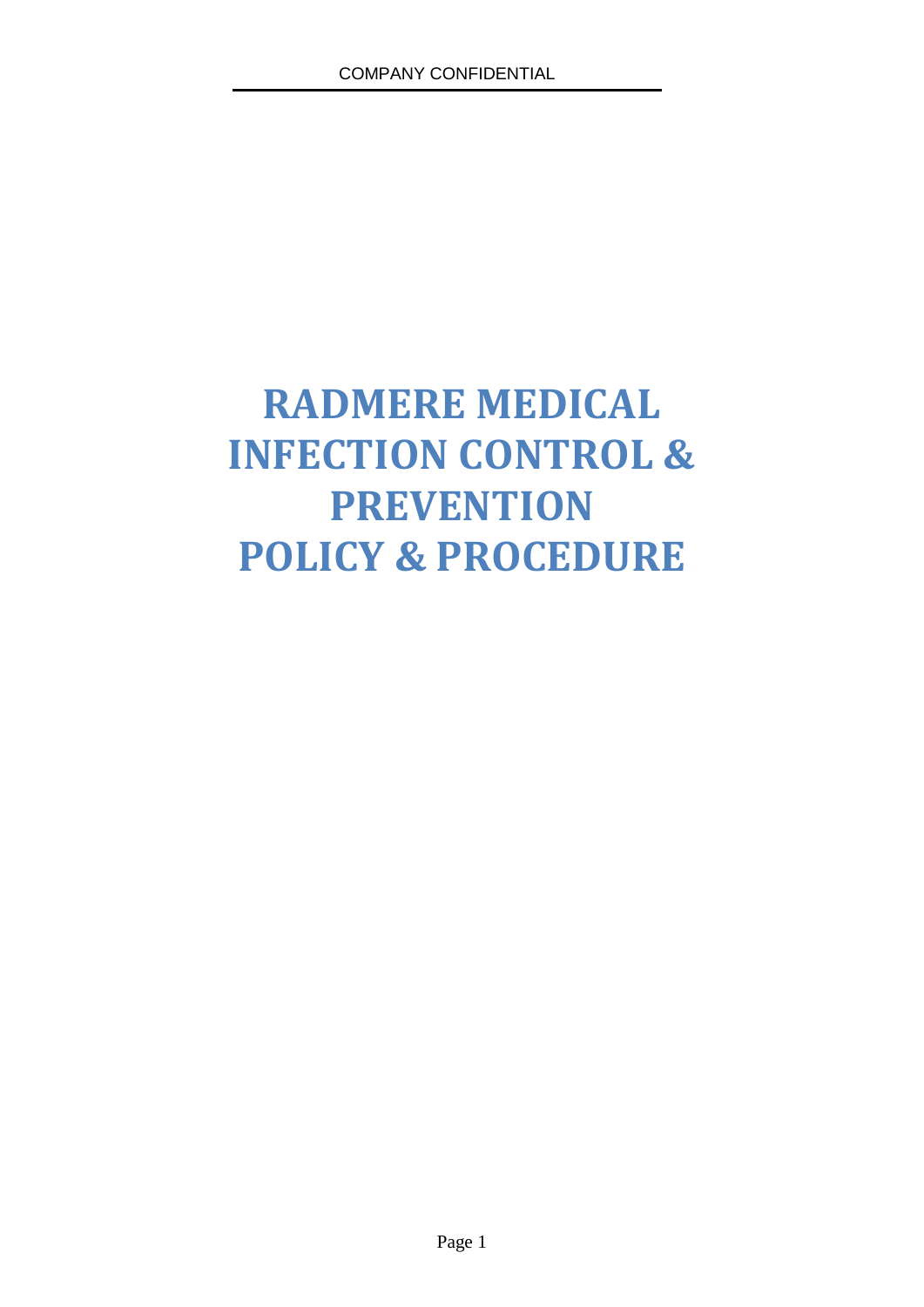#### **Policy title: RADMERE MEDICAL INFECTION CONTROL & PREVENTION POLICY & PROCEDURE**

| <b>Issue date:</b> | Aug 2018 | Date policy           | Jul 2019 |
|--------------------|----------|-----------------------|----------|
|                    |          | is to be<br>reviewed: |          |

**Version: Issued by:** Managing Director – Mike Johnson

| Scope: | Whole company |
|--------|---------------|
|--------|---------------|

| <b>Associated</b><br>documentation: | Radmere Health & Safety Policy   |
|-------------------------------------|----------------------------------|
| <b>Appendices:</b>                  | (None)                           |
| <b>Approved by:</b>                 | Managing Director - Mike Johnson |
| Date:                               | 28-Aug-18                        |

| <b>Review and</b><br>consultation<br>process: | Annually from review date above by Managing Director<br>- Mike Johnson & Medical Director - Mr Das |
|-----------------------------------------------|----------------------------------------------------------------------------------------------------|
| <b>Responsibility</b>                         | Day to day responsibility for implementation & training:                                           |
| for                                           | Managing Director - Mike Johnson                                                                   |
| Implementation                                |                                                                                                    |
| & Training:                                   |                                                                                                    |

| <b>Revisions:</b> |                  |                                                                         |
|-------------------|------------------|-------------------------------------------------------------------------|
| Date:             | <b>Author:</b>   | <b>Description:</b>                                                     |
| 28-Aug-18         | <b>Ben Meade</b> | Updated following annual review.                                        |
| 09-Aug-17         | <b>Ben Meade</b> | Updated following annual review.                                        |
| 14-Dec-16         | <b>Ben Meade</b> | Updated to include colour coding for<br>cleaning equipment & re-issued. |
| 09-Sep-16         | <b>Ben Meade</b> | Final version for signing                                               |
| 23-Aug-16         | <b>Ben Meade</b> | Initial version for Radmere Medical.                                    |
|                   |                  |                                                                         |

| <b>Distribution</b> | Current PDF version to be distributed and available   |  |
|---------------------|-------------------------------------------------------|--|
|                     | electronically as required for employees, also to 3rd |  |
|                     | parties and clients upon request so long as suitable  |  |
|                     | confidentiality agreements in place.                  |  |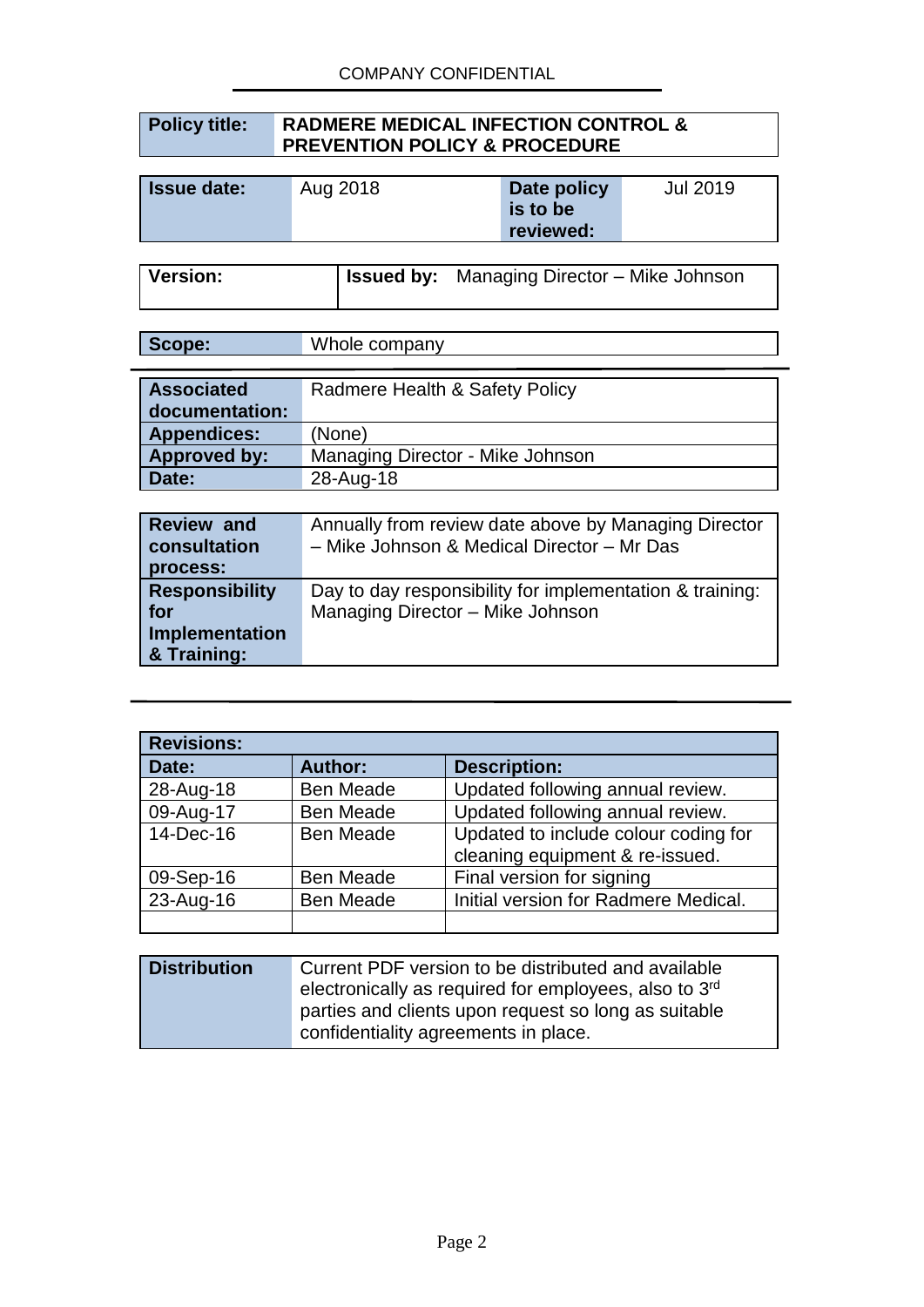# **Contents**

| 1. |  |
|----|--|
| 2. |  |
| 3. |  |
| 4. |  |
| 5. |  |
|    |  |
|    |  |
| 6. |  |
|    |  |
|    |  |
|    |  |
|    |  |
|    |  |
|    |  |
|    |  |
|    |  |
| 7. |  |
|    |  |
|    |  |
| 8. |  |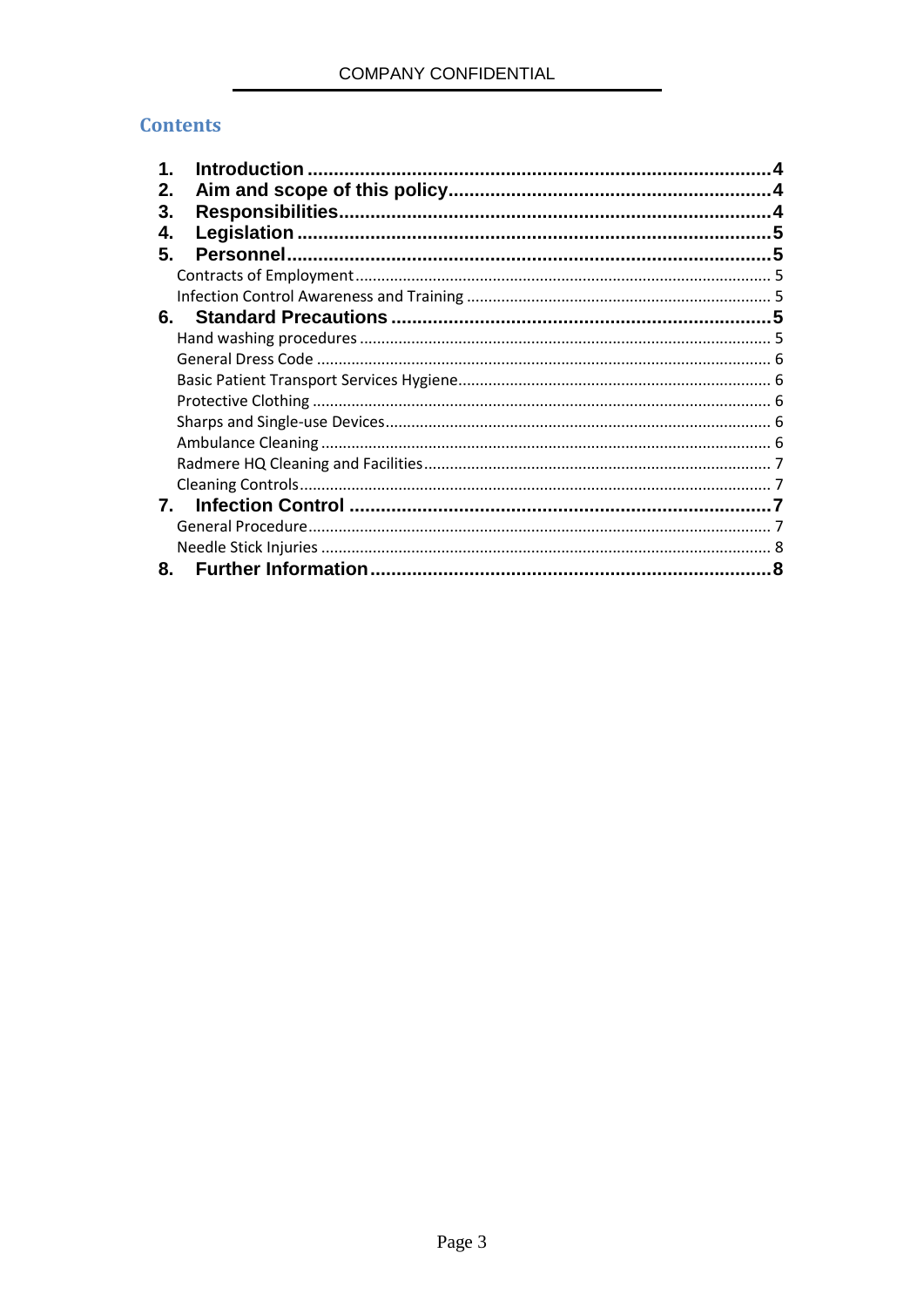# **1. Introduction**

This Infection Control & Prevention policy is a key component of the management framework for **Radmere Medical Ltd (Radmere)**.

Radmere is committed to minimising the risk of infection and to ensure the safety of patients and staff while providing patient transport services.

**Infection Control & Prevention directly supports high quality Patient Centred Care which is at the heart of what Radmere represents and all employees, contractors or 3rd parties working with Radmere are expected to be fully aware of this policy and procedure to raise any Infection concerns promptly and correctly.**

# **2. Aim and scope of this policy**

The purpose of this policy is to:

- Minimise the risk of Infection by defining and adopting effective procedures
- Provide staff with clear guidance on how to minimise the risk of Infection and the steps to be followed should an Infection be identified.

This policy applies to all Radmere staff or those supplied under contract to it.

#### **3. Responsibilities**

- Ultimate responsibility for Infection Control & Prevention rests with the *Managing Director – Mike Johnson*, including managing and implementing the policy and related procedures.
- Responsibility for maintaining this Policy is held jointly by *Managing Director – Mike Johnson* and *Non-Exec Medical Director – Mr Das* and it will be reviewed at least annually with any changes being approved by both of these.
- Any Line Managers are responsible for ensuring that their permanent staff, temporary staff and any contractors are aware of:
	- o The Infection Control & Prevention policy & procedures
	- o Their personal responsibilities for Infection Control & Prevention
	- o How to access advice on Infection Control & Prevention matters
- Line managers shall be individually responsible for Infection Control & Prevention within their business area and ensuring that any concerns raised are dealt with properly and as quickly as possible, also maintaining proper records
- Staff are responsible for properly following the defined Infection Control & Prevention procedures and raising any concerns promptly to an appropriate manager or director.

#### **All staff, contractors and 3rd parties shall comply with the Infection Control & Prevention policy and must understand their personal responsibilities. Failure**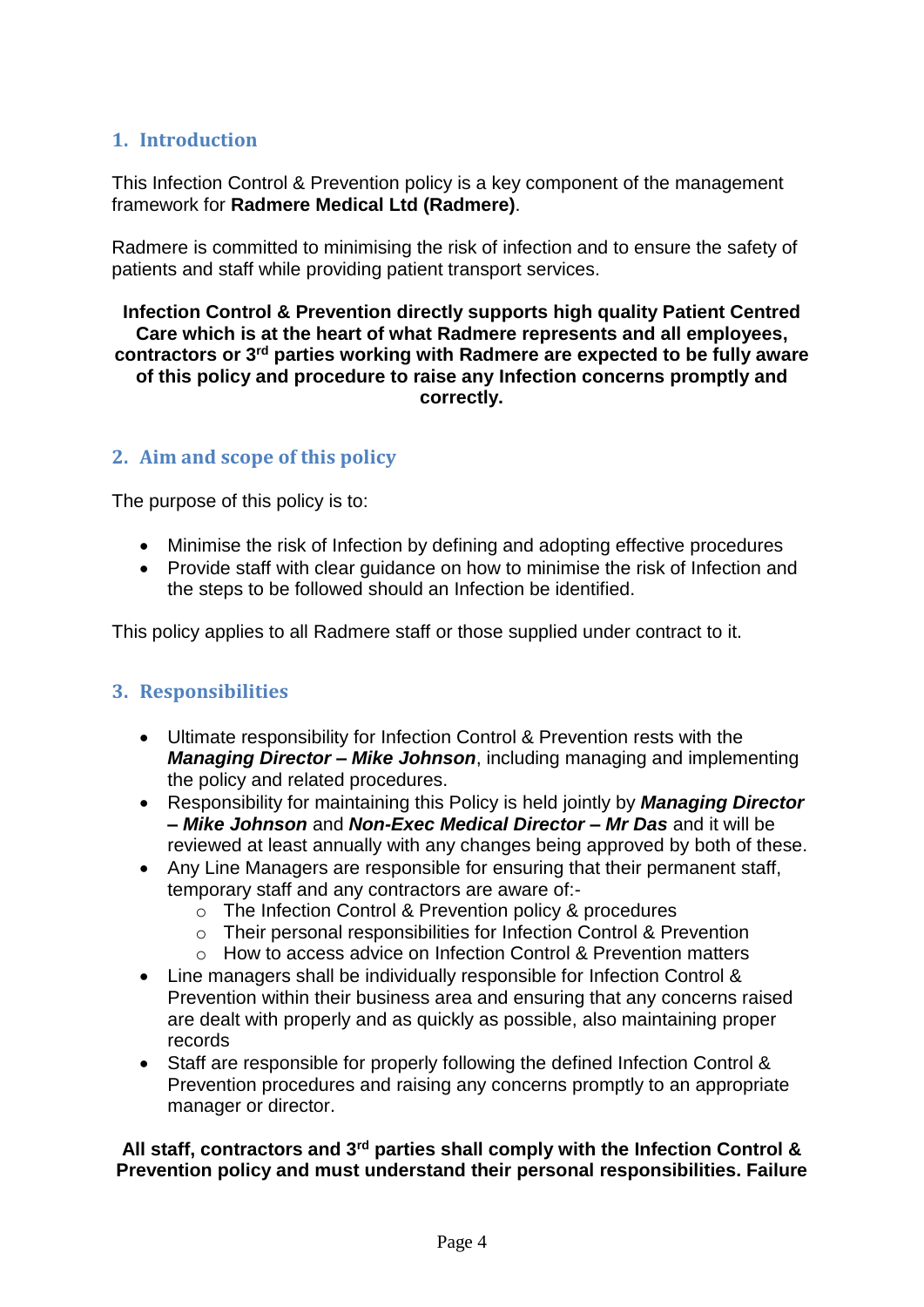#### **to do so may result in disciplinary action, termination of contracts and legal prosecution where necessary.**

# **4. Legislation**

For Infection Control & Prevention Radmere is required to comply with the Health and Safety at Work Act (1974) and associated, relevant regulations:

- Health and Safety (Sharp Instruments in Healthcare) Regulations 2013
- Health and Safety (Training for Employment) Regulations 1990
- Personal Protective Equipment at Work Regulations 1992
- Reporting of Injuries, Diseases and Dangerous Occurrences Regulations 2013

Related documentation/links:

- Radmere Health & Safety Policy (including Risk Assessments)
- NICE Infection Control Guidelines <https://www.nice.org.uk/guidance/CG139>

# **5. Personnel**

#### **Contracts of Employment**

• Infection Control & Prevention expectations of staff shall be included within appropriate job definitions.

#### **Infection Control Awareness and Training**

- The aim of the training and awareness programmes are to ensure that effective procedures to minimise the risk of Infection and to control any Infections that do occur are promoted and maintained.
- Infection Control & Prevention awareness training shall be included in the staff induction process and shall be carried out annually for all staff
- An on-going awareness programme shall be established and maintained in order to ensure that staff awareness of Infection Control & Prevention is maintained and updated as necessary.
- Staff are actively encouraged to promptly raise any Infection Control & Prevention issues to any manager or *Managing Director - Mike Johnson*.

# **6. Standard Precautions**

#### **Hand washing procedures**

All staff are trained in effective hand-washing and expected to carry out handwashing as necessary. As a minimum staff should hand-wash before going out on duty and after dropping off each patient.

Washbasins with suitable taps, liquid soap dispensers and drying facilities are maintained within Radmere HQ and should also be available in all clinical pick-up and drop-off locations.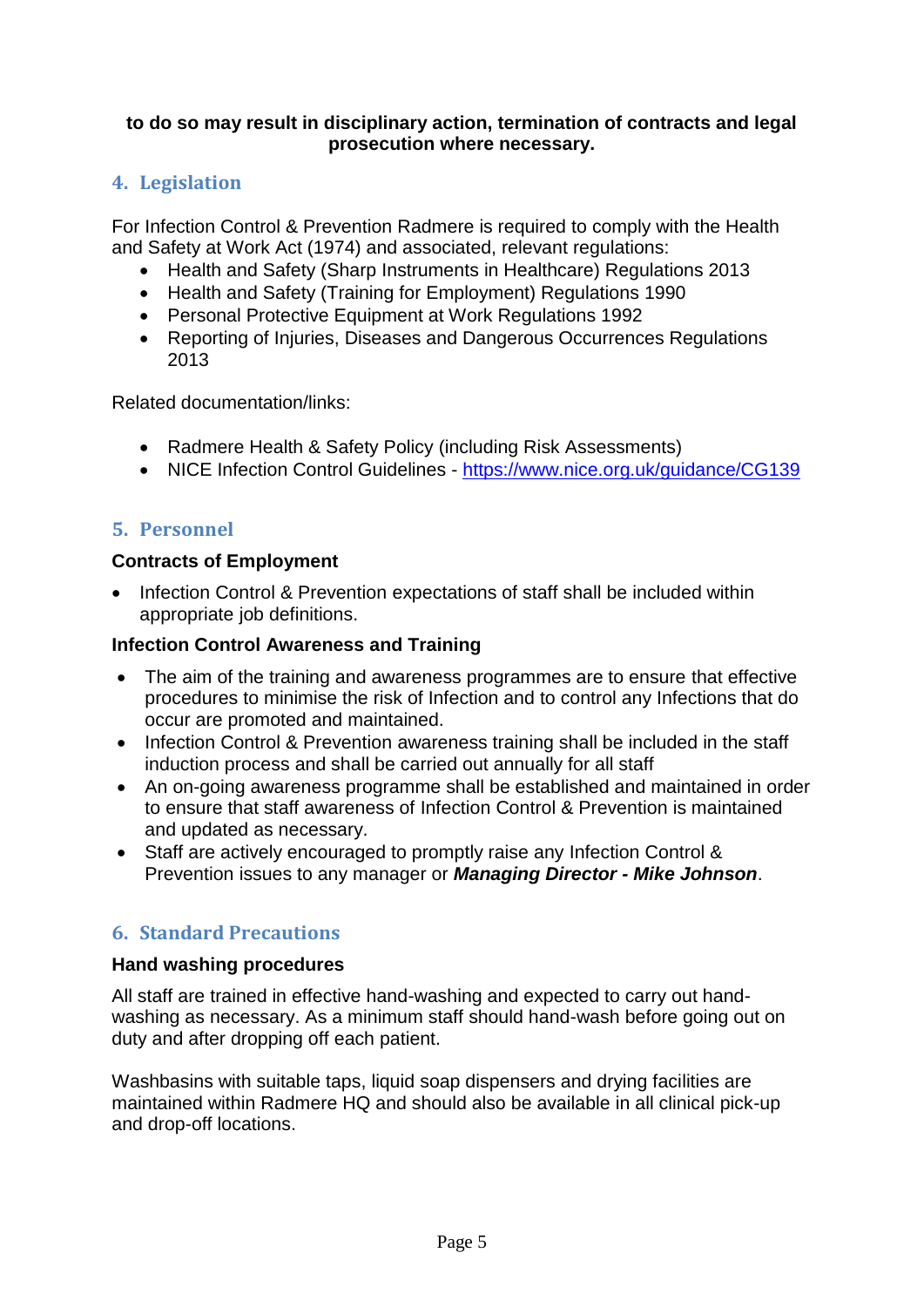All ambulances carry disinfectant wipes, hand wipes and sanitising (alcohol) gel and waste (generally white) bags.

#### **General Dress Code**

All staff should wear clothes and footwear that are clean and fit for purpose. Radmere Medical provides uniform for staff providing Patient Transport Services and staff are expected to keep this clean and let managers know if any more is required.

#### **Basic Patient Transport Services Hygiene**

• Any linen or laundry (sheets, pillowcases, blankets, etc.) required as part of providing Radmere Patient Transport Services should be sourced from the pickup location as clean items **for each individual patient**.

Spare sheets, blankets and pillow cases are kept in ambulances just in case the above isn't possible and are monitored as part of regular checks.

• Any linen or laundry used as part of providing Radmere Patient Transport Services should be disposed of at the drop-off location for the patient into suitable clinical waste or laundry facilities.

If it is not possible to dispose of used linen and laundry at the drop-off location then it should be kept securely within a laundry bag (generally white) bags available within each ambulance until it is possible to dispose of it appropriately (at the next clinical location visited - not Radmere HQ).

• Any equipment (stretchers, wheelchairs, etc) used to transport patients should be cleaned and sterilised **immediately after each patient has been dropped off**, making use of drop-off location disinfectant wipes and clinical waste facilities wherever possible.

If it is not possible to do this at the drop-off location then it should be done on returning to the ambulance using the facilities available within there.

• Any ambulance equipment (seats, handrails, etc) that the patient has been in contact with should also be cleaned and sterilised after each patient has been dropped off using the facilities available within each ambulance.

#### **Protective Clothing**

Plastic gloves are kept available in all ambulances and should be used as necessary and then disposed of as clinical waste. Gloves are single use only.

#### **Sharps and Single-use Devices**

Contaminated sharps buckets are maintained within HDU ambulances only. These are monitored and emptied as part of regular HDU ambulance kit checks.

#### **Ambulance Cleaning & Inspections**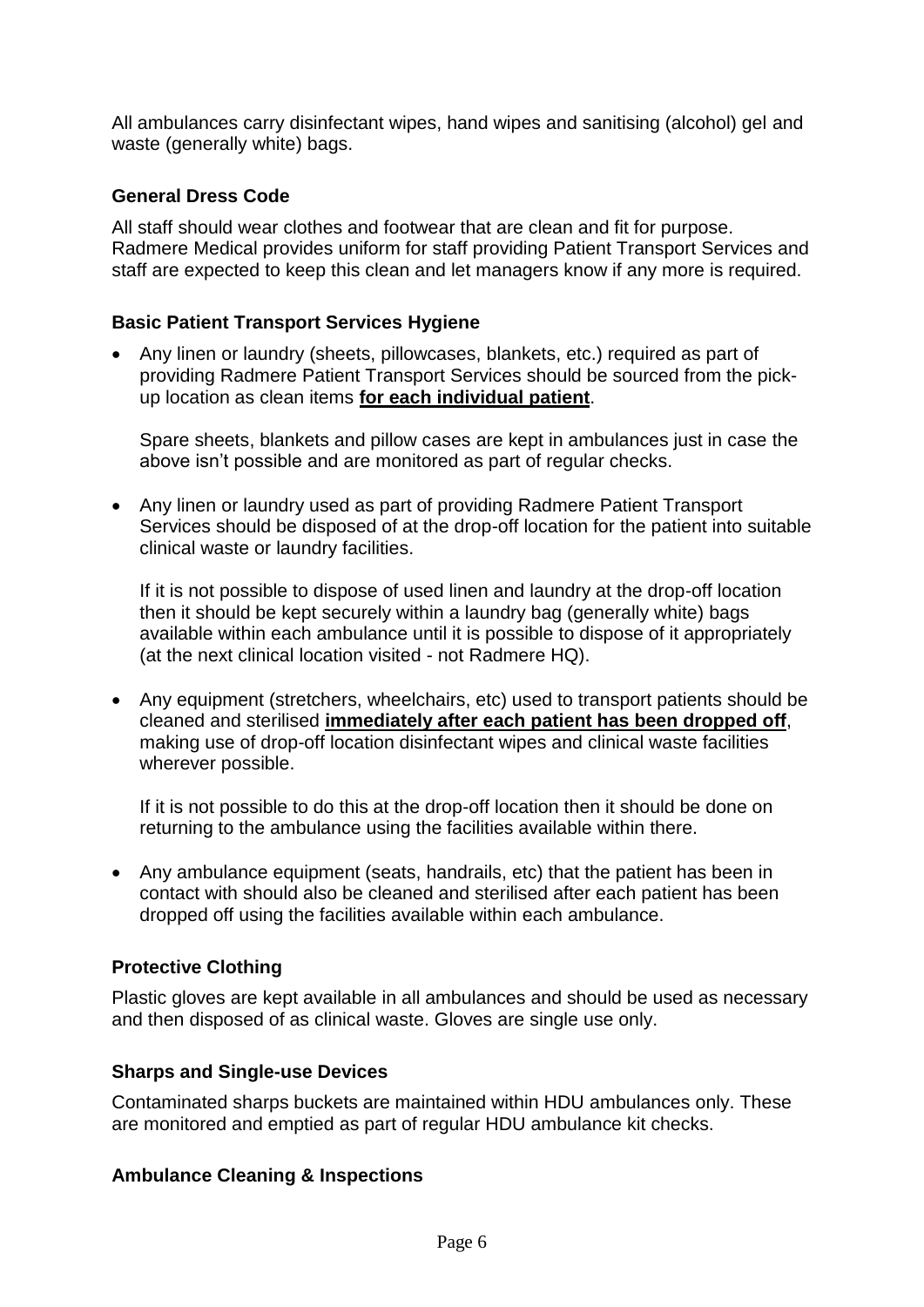Each ambulance has planned cleaning at least once a week inside and out. On the inside all floors are mopped using disinfectant and all surfaces and equipment are also wiped down using disinfectant.

Each ambulance will also have a planned "deep clean" at least once a month. This involves emptying out all of the equipment and kit and then doing a thorough clean of the ambulance including shelves, cupboards, ceilings, surfaces and floors and then doing the same for equipment and kit as it is replaced. For HDU ambulances "deep cleans" may be required more regularly than once a month, particularly during adverse weather conditions or should there be any contamination (e.g. vomit. faeces, urine, blood, etc).

Staff are responsible for carrying out any return to base cleaning required of ambulances (i.e. mopping ambulance floor if it is wet/dirty or if there has been any spill or contamination during patient transport, also if there is any broken equipment and/or wear & tear that could affect Patient Transport Services or ambulance hygiene). Ambulances are to be left clean and tidy so that they are ready for the next patient.

#### **Radmere HQ Cleaning and Facilities**

Radmere premises (primarily Radmere HQ on St Margarets Way, Huntingdon) will be kept tidy and be regularly cleaned to minimise the risk of any Infection being transmitted from there to Staff (& potentially subsequently to Patients).

Radmere premises will also be equipped to support all cleaning and disinfection procedures (including hand-washing, cleaning of ambulances and re-stocking of any used preventative equipment necessary such as gloves, sharps buckets, mops & disinfectant, waste bags, hand-wipes, etc).

#### **Cleaning Controls**

All cleaning equipment (particularly mops & buckets) must be clearly marked and used for specific purposes to minimise the risk of any cross-contamination or infection:

**Red** – ambulance floors **Blue** – ambulance equipment **Black** – general purpose cleaning (e.g. premises floors)

Mops must be cleaned and disinfected after each use and stored separately from buckets.

# **7. Infection Control**

#### **General Procedure**

Should a member of staff become aware of any actual or potential Infection issue then they should take immediate action to minimise the risk of any further spread or contamination.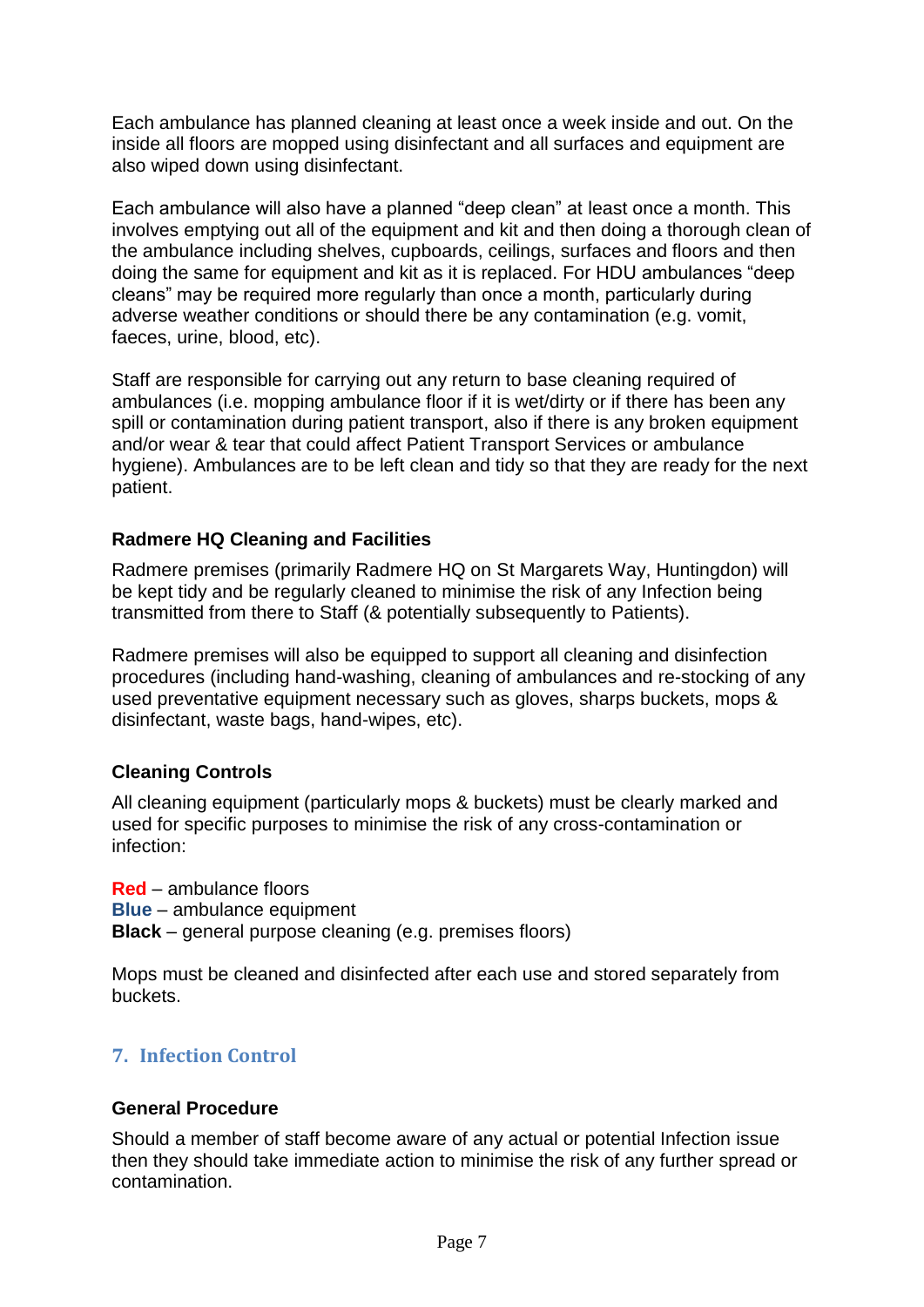Depending upon the specific circumstances this might involve one or more of the following:

- Securing the area/Patient and minimising any further contact or access by others
- Notifying appropriate contacts at drop-off and pick-up locations and advising them of actual or potential Infection so they can take appropriate action
- Making use of appropriate protective equipment needed (primarily plastic gloves)

#### Any **actual or potential Infection issue must be notified as soon as possible** to

any Radmere Medical manager for awareness and to help with any support or further action needed (including any wider notifications needed such as to HSE, CQC or any other agencies that need to be involved).

- Any actual of potential Infection issues will be recorded as Radmere Incidents and fully investigated with appropriate follow-up actions being taken promptly
- Risk Assessments and preventative measures will be reviewed and re-assessed following any actual Infection to ensure that any lessons are learned and procedures improved where necessary.

Full written records of any actual or potential Infection raised should be kept as part of Radmere's Incident and Complaints process.

#### **Needle Stick Injuries**

- 1. If the mouth or eyes are contaminated with blood or body fluid, they should be washed thoroughly with water
- 2. If skin is punctured, free bleeding should be gently encouraged and the wound should be washed with soap or chlorhexidine and water, but not scrubbed or sucked
- 3. If there is any possibility of HIV exposure, immediate medical advice should be sought about the relative indications for anti-retroviral post-exposure prophylaxis
- 4. Specialist advice and assistance from Accident and Emergency and/or 3<sup>rd</sup> party Occupational Health Services & any Counselling services should be arranged by Radmere Medical managers as appropriate.

# **8. Further Information**

Further information and guidance on this policy can be obtained from *Managing Director – Mike Johnson*. Comments and suggestions to improve Radmere Infection Control & Prevention are always welcome.